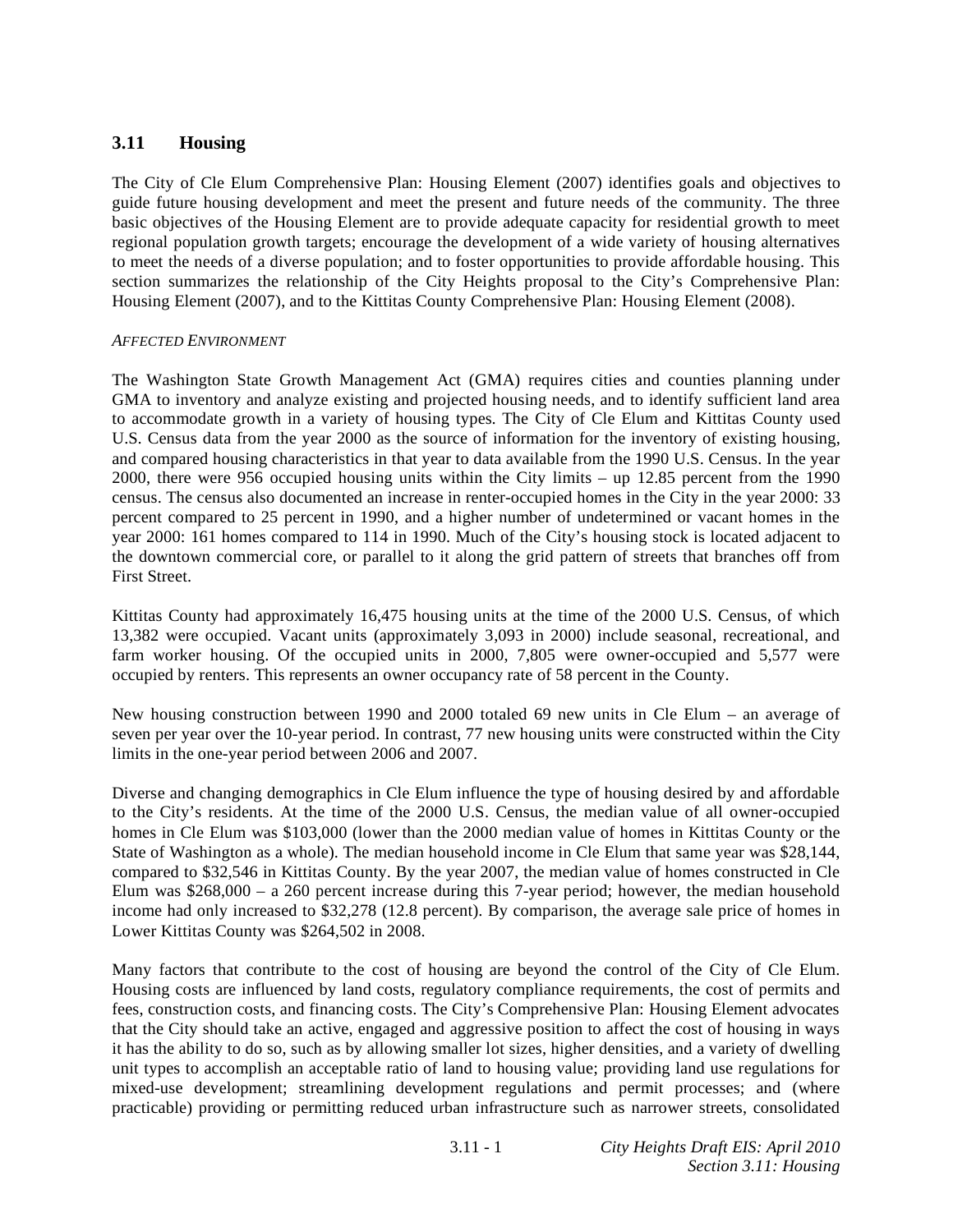sidewalks, and co-located stormwater management facilities. All new housing must meet market demand as well as the City's goals, policies and objectives to retain the small town character, charm and appeal of Cle Elum.

In order to accommodate projected population growth during the current 20-year planning period  $(2005-2025)$ , the Cle Elum Comprehensive Plan: Housing Element forecasts a need for 3,540 additional dwelling units by the year 2025.<sup> $\Gamma$ </sup> With input from public vision sessions, the City identified an area for higher density single-family residential and infill development at the east end of town (east of Short Avenue), and a specialty multi-family residential project in the Bullfrog Flats area. However, these two areas alone would not accommodate the entire forecasted need for 3,540 additional dwelling units. In 2004, 330 acres of the property now known as City Heights<sup>2</sup> was designated by the City and County as a Cle Elum Urban Growth Area (UGA). Urban Growth Areas are lands targeted for annexation and development at urban densities to accommodate the housing needs of population growth forecast by the Washington State Office of Financial Management (OFM). See additional discussion in Draft EIS Sections 3.7 and 3.10.

The comparable (high projection) OFM population projection for Kittitas County (15,502 persons) indicates a need for an additional  $6,460$  dwelling units in the unincorporated area during the  $2005-2025$ planning period.

### *POTENTIAL IMPACTS DURING CONSTRUCTION*

City Heights development under any conceptual land use alternative would be all new construction with no requirement for demolition of any existing housing. The physical impacts associated with constructing a residential community on the site are described throughout Draft EIS Chapter 3 under the various elements of the environment.

There is limited to no temporary housing in Cle Elum at the time of this writing to accommodate the projected number of construction workers described in Draft EIS Section 3.10, if these workers are hired from outside the area. Due to the temporary nature of the employment, these workers typically room together in low-cost motels; bring their own recreational vehicle, camp, or commute. It would be speculative to attempt to describe construction housing requirements with any certainty.

#### *POTENTIAL DEVELOPED-CONDITION IMPACTS*

The housing unit projections of each of the City Heights conceptual land use alternatives are shown in Table 3.11-1.

<sup>1</sup> 1 The calculation of the number of housing units needed by the year 2025 is based on an average annual rate of growth of 413 people per year, at a household size of 2.33 persons = 177 dwelling units per year  $x$  20 years =

<sup>3,540</sup> dwelling units. 2 The total acreage of the City Heights site is 358 acres, of which approximately 28 acres are already within the City limits.